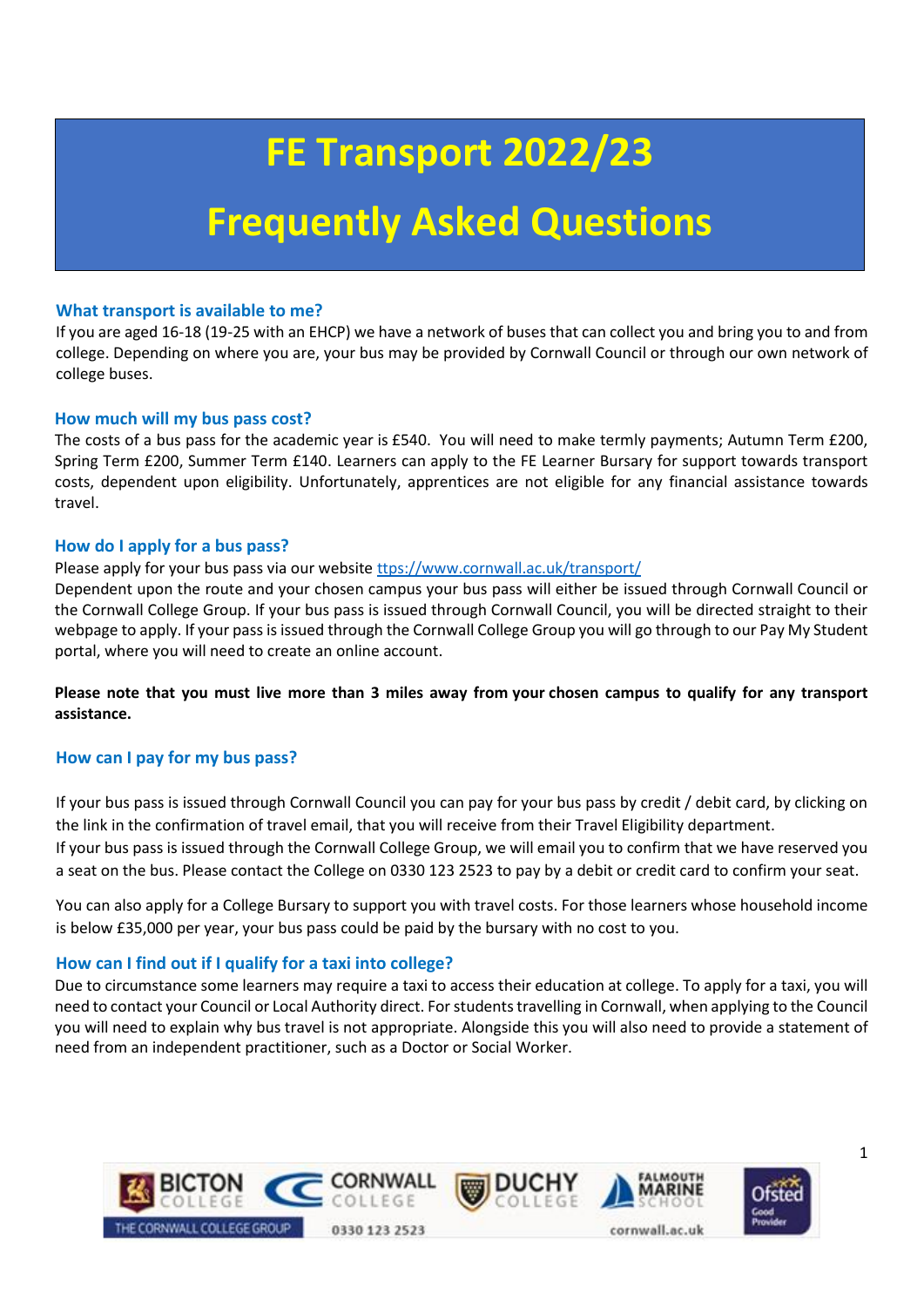## **How can I apply for financial support to pay for my pass?**

## You can apply for financial support here <https://cornwall.paymystudent.com/portal/>

The process is simple to use but you will need to ensure that you have your student ID number, bank account details and supporting evidence, ready to upload. To process your application quickly, please ensure that you complete your application in full and have a current email address or mobile telephone number, as we will need to send you an activation link to complete your application. If you experience any difficulties when uploading evidence of household income, please contact studentfinance@cornwall.ac.uk

Please be aware that Apprentices and Higher Education learners are not eligible for any FE Bursary Fund Support. It may be useful to investigate [Fares & tickets -](https://www.gocornwallbus.co.uk/fares-and-tickets) Go Cornwall Bus for reduced fares and monthly tickets that are available to all.

## **Can I pay monthly or daily for my transport?**

If you are applying for an annual college bus pass you cannot pay on a monthly or daily basis. The first term must be paid at time of application and further termly payments are due in December and April. An annual pass is based on a termly fee rather than monthly, weekly, or daily basis. You must budget for this as bus passes are issued on a termly basis and you will be unable to travel without a valid pass.

## **Can I use a college bus without a pass?**

No, you will be unable travel on a college bus without a valid bus pass.

If your bus pass is issued through Cornwall Council, you will need to apply early to ensure that you receive your pass in time for the start of term. Without a valid bus pass, you will be required to pay the daily fare and refunds cannot be issued.

If your bus pass is issued through the Cornwall College Group, you will receive a letter over the summer that you can use to travel until you receive your bus pass during the first week of college. You will not receive a letter to travel until payment has been made.

## **What time do the buses arrive?**

If your transport is arranged by Cornwall Council, they will provide you with a timetable when issuing you with your bus pass.

If your bus pass is arranged by the Cornwall College Group, please click on the following link to find our bus routes and timetables.<https://www.cornwall.ac.uk/transport/>

All buses aim to arrive at college in time for lessons to begin and leave at the end of the college day. It is your responsibility to ensure that you arrive at the bus stop in plenty of time as our buses will leave promptly.

## **Will the buses wait for me if I am running late?**

No, unfortunately our buses will not wait due to the impact this will have on other learners. We recommend that you are at your stop at least 5 minutes before the bus is due to depart. Within your timetable we will let you know what time the buses leave college each day.

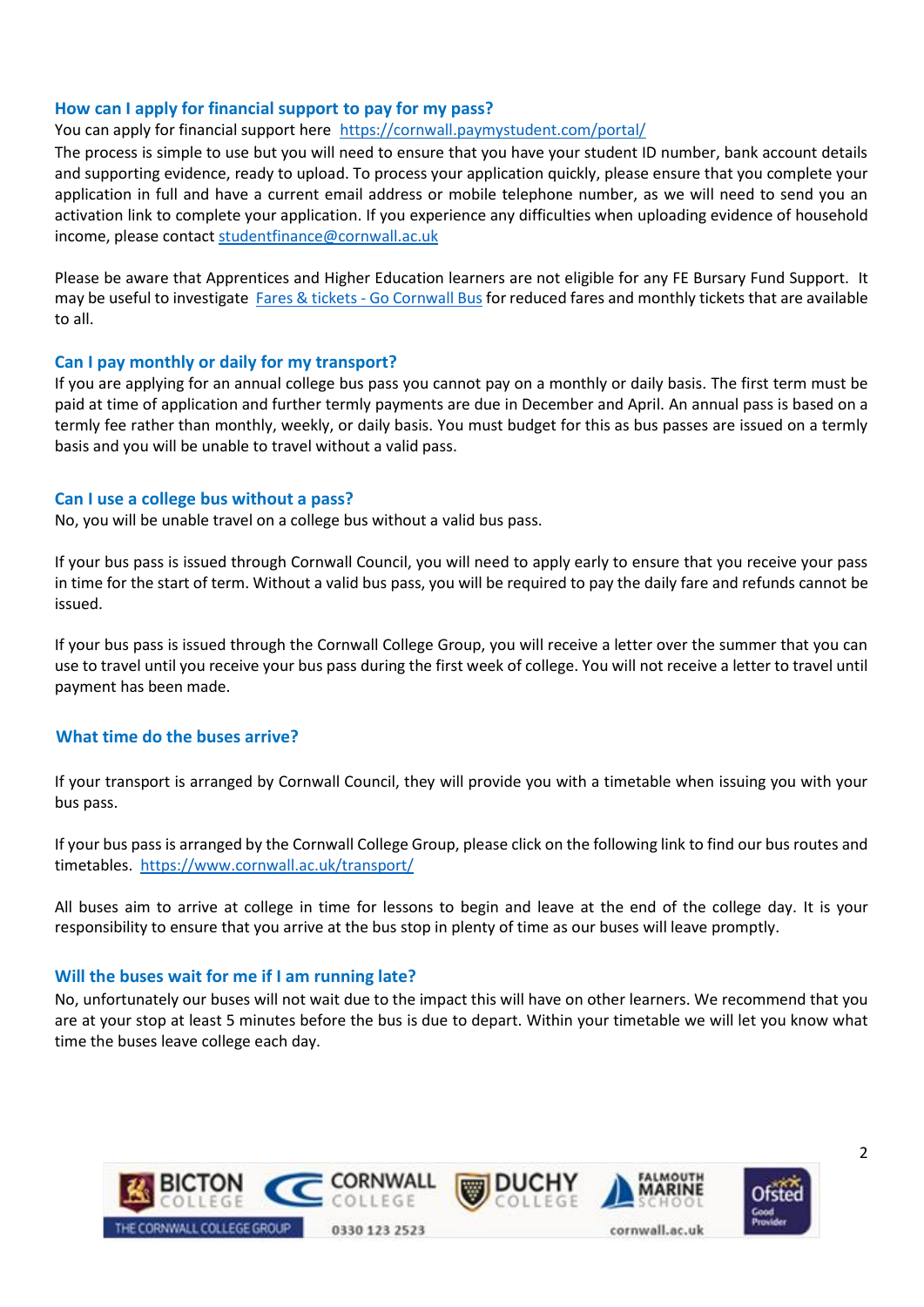## **Can I use the bus for my Work Placement?**

#### No.

College contracted buses are not for work placement journeys. College buses are unable to make additional stops to let students off, for work placement. You will need to make other arrangements for this travel. It may be useful to investigate Fares & tickets - [Go Cornwall Bus](https://www.gocornwallbus.co.uk/fares-and-tickets) for reduced fares and monthly tickets that are available to all.

## **My parents live separately – can I use two college buses?**

This varies dependent on the travel provider. Please contact [studentfinance@cornwall.ac.uk](mailto:studentfinance@cornwall.ac.uk)

#### **I do not drive and am over 19 years old. Can I access a college contracted bus pass?**

No, you will be unable to travel on our college buses. As a 19+ student, you could be awarded a mileage allowance towards your travel costs if eligible for a college bursary. This allowance is based on distance travelled and attendance. Please see our Financial Support Guide on the Financial Support page for further details. <https://www.cornwall.ac.uk/financial-support/>

## **What do I do if my circumstances have changed, and I can no longer afford to pay for my bus pass.**

This will need to be reviewed on a case-by-case basis. Please email [studentfinance@cornwall.ac.uk](mailto:studentfinance@cornwall.ac.uk) for further guidance.

#### **Is there a closing date for transport applications?**

Yes. As you can imagine we receive a lot of requests for transport over the summer holidays, so it is important to apply as soon as you can.

Both Cornwall Council and the Cornwall College Group have a closing date of Friday 5<sup>th</sup> August to guarantee that your pass will arrive in time for the beginning of erm. We do still accept applications after this date however your bus pass may not arrive in time for the start of term, and you would then need to make your own way to college at your own expense. We do understand that in some instances you may join college later in the autumn term so applications for transport will be accepted up to the  $4<sup>th</sup>$  November 2022.

## **I have a bus pass but do not need to travel on the bus anymore. Do I still have to pay for my pass?**

If your circumstances change during the year and you no longer require your pass, you must inform the Student Finance team as soon as possible. If you do not notify us in advance, you will still be financially liable for the coming term cost.

## **I have lost my bus pass – can I get a new one?**

Yes, you will need to apply to your transport provider (Cornwall Council or Cornwall College) for a replacement bus pass and charges may be incurred for a replacement. If you have lost your bus pass you may be able to obtain a time sensitive temporary bus pass from the College so that you are able to get home. For Safeguarding and Health and Safety reasons you will not be able to travel on college transport without a valid bus pass.

## **Are the bus routes set or is there flexibility with the pick-up points?**

The routes have been finalised for the year 2022/23 so we are unable to add any additional stops.